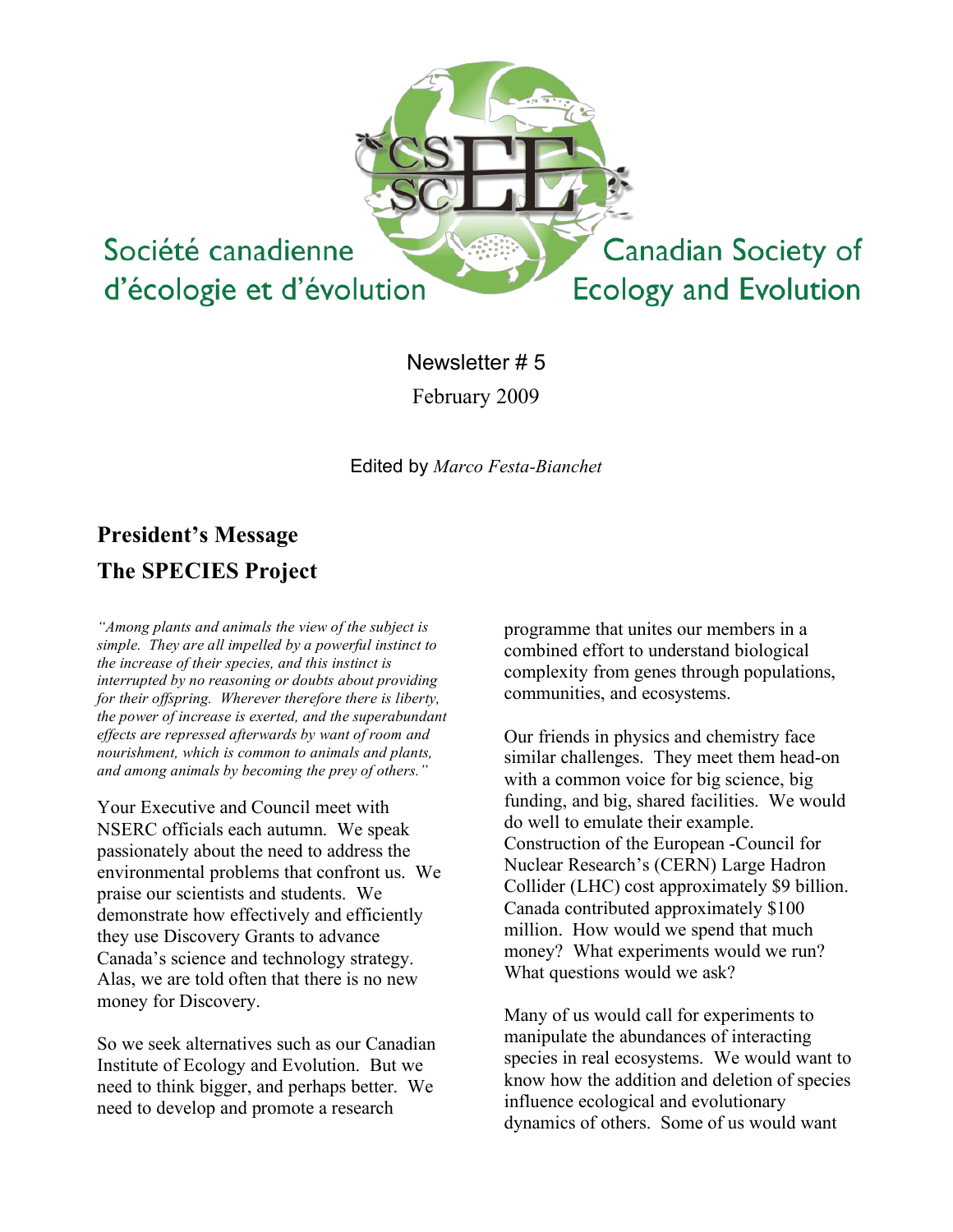to examine how changes in the starting conditions of nutrients, temperature, and species composition alter communities and ecosystems. Some would want to map the interactions among species and their change through time. Others would want to investigate how organisms adapt at the genome and epigenome levels. All of us would hope to explore how evolutionary adjustments in some species influence the ecological dynamics and evolutionary trajectories of species that they interact with. And we would want each manipulation to test whether components of the system become more or less stable.

The bicentenary of Darwin's birth, the  $150<sup>th</sup>$ anniversary of "the origin", and the  $170<sup>th</sup>$  year since publication of the Beagle's voyage present us with golden opportunities to build the vision. Statesmen, politicians, and bureaucrats will be reminded how Darwin changed our world view, that humans are part and parcel of natural systems, and that our collective future depends on diverse, functioning ecosystems. Let's seize these opportunities by uniting to promote The **SPECIES** Project (**S**tability of **P**opulations **E**volving in **C**hanging **I**ntegrated **E**cological **S**ystems), a concerted research effort to understand the intricacies of coevolving, interacting, species in complex systems.

Imagine what we could achieve with the same funding that Canada allocated to the LHC. We could locate research nodes in each of our major ecosystems and integrate them with advanced technologies in genomics, remote sensing, and *in situ* measurements of behaviour and physiology. We could link each node with powerful computers for analysis, real-time modeling, and to create a standardized ecological and evolutionary database. We could build teams of specialized data collectors. They could define complete food webs in space and time. They could measure the abundances and distributions of each species, the demography of their

populations, and how they interact. They could quantify genetic, morphological, physiological, and behavioural variation, tell us which genotypes and phenotypes survive and reproduce, and where they live.

First, we must galvanize public sentiment and support. We need to be far more effective at educating society about the desperate state of the world's ecosystems, the fragility of Earth's biodiversity, and the urgent need for action. We need to demonstrate how ecological and evolutionary knowledge can help us forecast the effects of our actions and provide new solutions to the problems of global warming, declining and increasingly homogeneous biodiversity, over-consumption of limited resources, emerging diseases, invasive species, and human population growth.

When you celebrate Darwin's birth, and this year's anniversary of "the origin", begin serious discussion on the SPECIES project. Challenge your students to assess its strengths and weaknesses. Promote it to your administrators, and sell it to politicians.

We need a plan. Would we dedicate funds to increased infrastructure and personnel at a few key nodes? Would we aim instead for base funding to supplement grants of scientists whose research programs advance the SPECIES project? Or do we need a new model for effective research funding in ecology and evolution?

If we fail to act, others will. Governments will develop their own "green agenda". I believe that we can do a far better job than they in determining the future direction of research in ecology and evolution. **Please bring your ideas to Halifax, identify champions to lead the charge, and join in the discussion when we celebrate the 170th anniversary of Darwin's "voyage of the Beagle" with a SPECIES workshop**.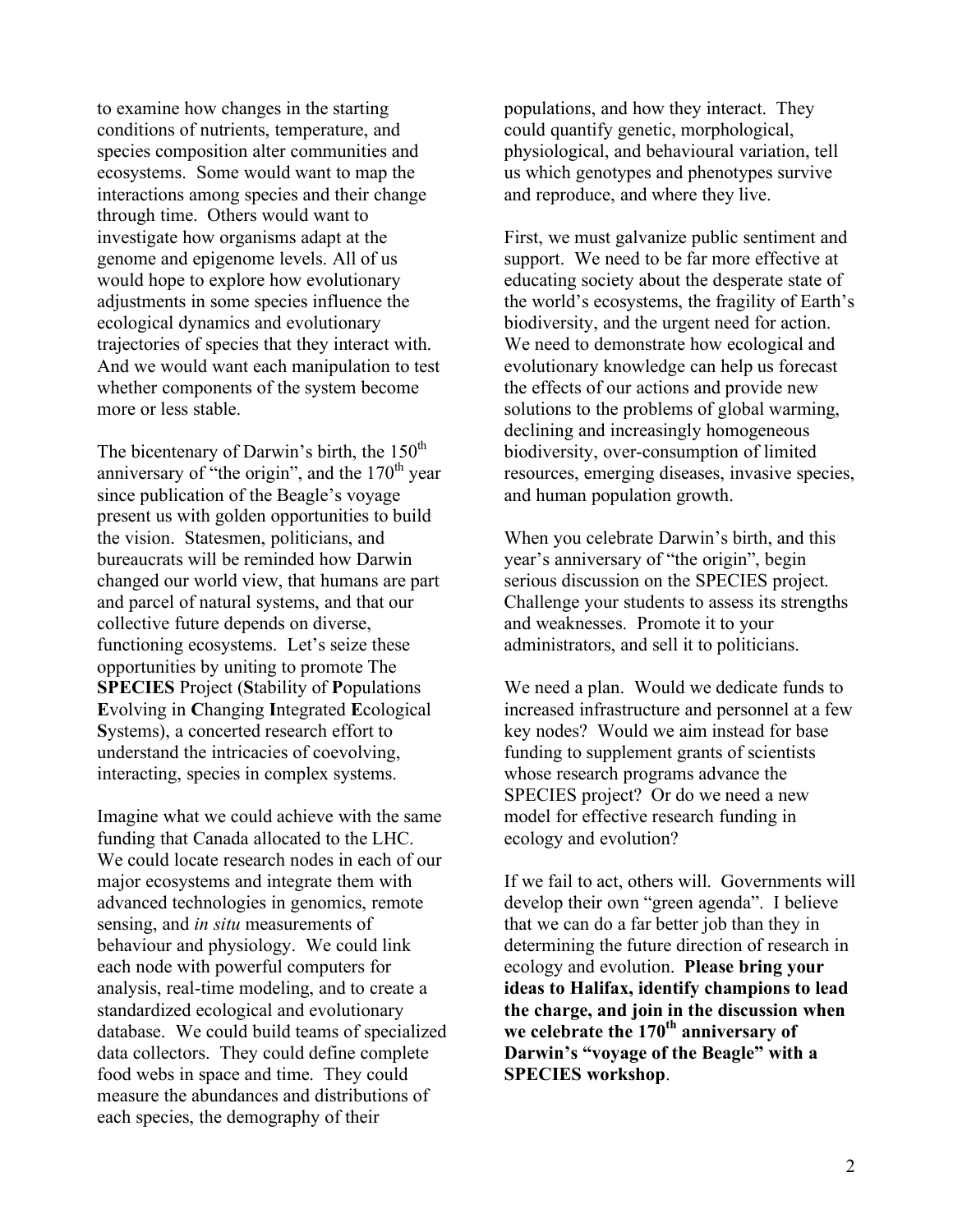What, you may ask, are the chances of our success when Governments the world over are concentrating on the global economic crisis? The answer lies in the opening eloquent quotation describing the struggle for existence. The style, so distinctly Darwinian, predates his birth. It belongs to the economist, Thomas Malthus (an essay on the principle of populations; 1798).

*Douglas Morris*

# **PRESIDENT'S AWARD**

The CSEE council is very pleased to announce that Charles Krebs will receive the inaugural President`s Award at our 2009 annual meeting in Halifax. The award is the Society`s highest honour and is given biennially to "a Canadian scientist for outstanding contributions to ecology or evolutionary biology". Nominees are submitted to the Executive by the Society`s Awards and Recognition Committee. Recipients are honoured with a cash prize and a plenary lecture at the Society`s annual meeting. Please join us in congratulating Dr. Krebs for his numerous contributions to our discipline and to the global community of ecologists and evolutionary biologists.

*Douglas Morris*

# **Changes on NSERC Discovery Grants competition**

The procedure to evaluate applications for Discovery Grants has undergone substantial changes. The 'Conference Model' first pioneered by the Evolution and Ecology Grant Selection Committee will be adopted more broadly. Each GSC will split into subsections to use time more efficiently and to ensure that those members with the greatest expertise will examine each proposal. For the first time, the system will allow for some

movement of experts from one GSC to another wherever they are most needed. GSC members will not receive a mini-budget this year. Instead, they will score each application according to three criteria: quality of the applicant, quality of the proposal, and training of HQP. At the meeting in February, GSC 18 will rank all proposals according to the same criteria, with minor adjustments for the perceived cost of research for a minority of applications. The budget for the GSC will then be divided among applicants according to the scores assigned by the Committee, who will also have to decide among different options for funding allocations, such as a possible trade-off between minimum grant size and success rate. The actual amount awarded to each candidate will then be a function of the final score attributed, and (in rare cases) adjusted for cost of research. These changes are partly in response to concerns by the research community about the 'inertia' of previous competitions, when a person's award could be strongly influenced by the previous grant level, which is not a criterion used by NSERC. News about changes in the Discovery Grant system will be received with great interest by CSEE members, particularly because these changes may result in larger differences in amounts awarded to individuals between granting periods than in the past. Although some details remain to be determined, the new evaluation procedure will also account for the special cases of first-time applicants. The CSEE council was informed of these changes at its meeting with NSERC in autumn 2008 and was generally supportive.

*Marco Festa-Bianchet and Marc-André Villard*

#### **The Federal Budget**

The CSEE Council is alarmed by the continued erosion of federal support for research in Canada. Recent cuts weaken our ability to solve problems of national and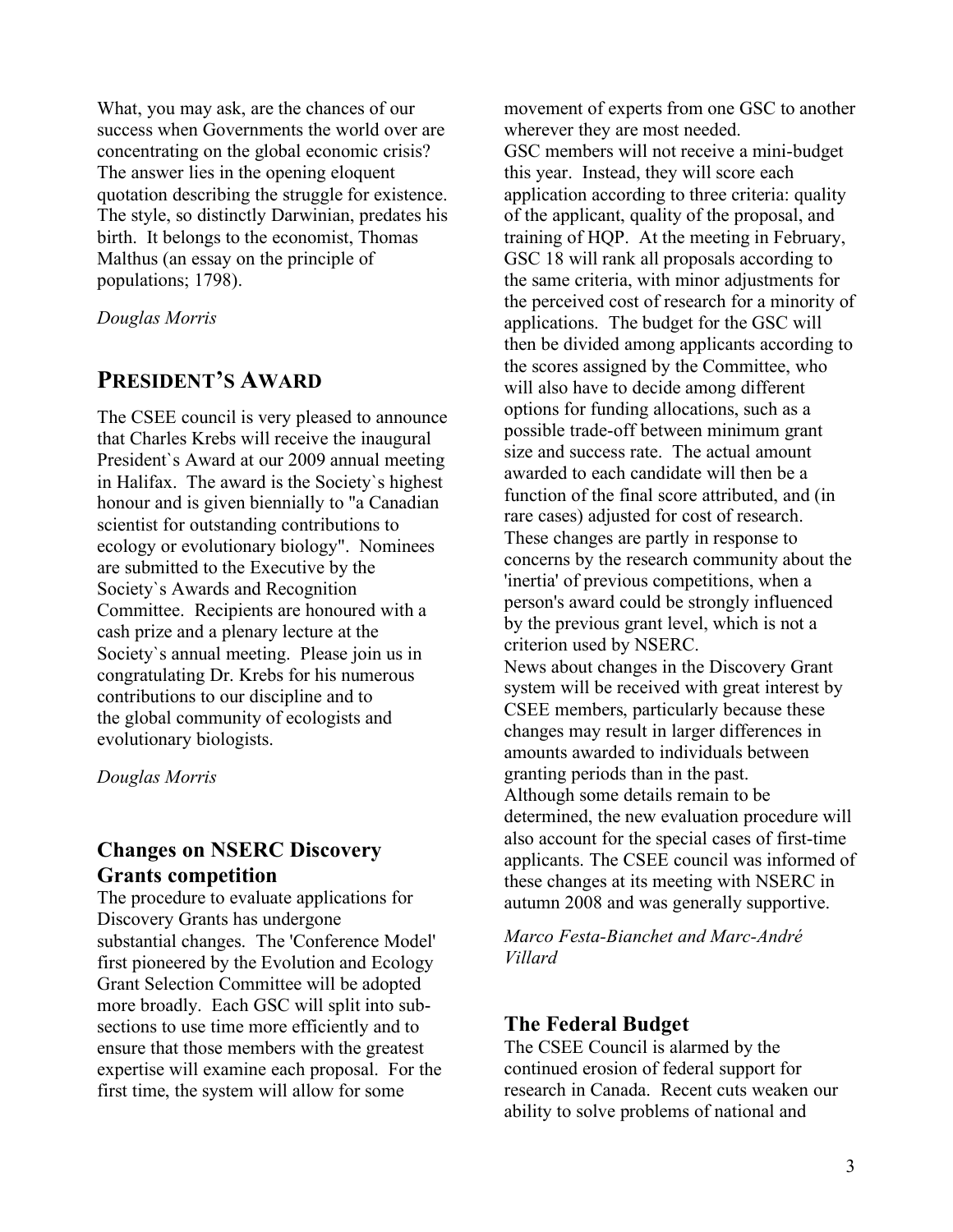international interest. President Morris responded to the budget announcements with an email to Prime Minister Harper on 29 January 2009 (with copies to the Leaders of the Opposition Parties as well as Ministers Flaherty and Prentice), you can see it at http://www.ecoevo.ca/en/2009/letter2009.htm The message highlighted the value of evolutionary and ecological research to Canada's economy and to the welfare of Canadians, and encouraged the Government to work with the other political parties to increase support for the direct costs of research. We encourage all members with similar perspectives to write their Members of Parliament.

## **Budget 2009: New Spending for science outweighed by the redistribution of current funds.**

Needless to say the words 'ecology' and 'evolution' do not appear in the 2009 Federal Budget. Nor does Genome Canada which, as explained by the government, will continue to get \$106 million this year and \$108 million next (they were hoping for \$140 million). But, some items contained within the 343 page budget are of interest to CSEE membership.

Particularly relevant are \$35 million to the Canada Graduate Scholars program and \$3.5 million to the graduate internship program, \$600 million for the Canadian Foundation for Innovation and \$150 million for the Leading Edge and New Initiatives Funds Competition.

Support for "Canada's Vision for the North" includes a world-class High Arctic research station"(\$2 million for a feasibility study). In addition, \$250 million over two years will be used for deferred maintenance at federal laboratories such as salmon enhancement facilities in BC and Natural Resources Canada's Great Lakes Forestry Centre in Ontario. Surely this will benefit some ecologists.

Budget 2009 will also provide up to \$2 billion to support maintenance and repair projects at post-secondary institutions. Maybe a renovated office or lab for you in a couple of years?

But is all of this new money? Granting councils were among 21 government programs reviewed in the last several years. In an appendix to the budget we find that NSERC, SSHRC, CIHR were expected to improve "the effectiveness of existing programs, aligning their programs with their core roles and fostering the development of innovative new programs." And that, "**These savings** of \$18 million in 2009-10, \$43 million in 2010-11, and \$87 million in 2011-12 will be used in Budget 09 to support repairs at postsecondary institutions, to upgrade key Arctic research facilities, to expand the Canada Graduate Scholarships program and graduate internships, and to support new world-class research facilities." Sounds like "borrow from Peter to pay Paul!"

**The take home message is** - New spending for scientific research will be minimal, so don't expect this economic stimulus package to increase your 2009 NSERC discovery grant although it may help if you are buying a truck.

**Message to the government -** Without research dollars for their faculty supervisors, new Canada Scholars are going to have a minimal impact on future science and technology in Canada. *Judith Myers, Department of Zoology, UBC*

# **To student and post-doctoral members**

I am pleased to inform you that in addition to 20 travel awards for students (see next item!), prizes (\$500, \$300, \$200) will be awarded to the three best oral and three best poster presentations by students at the Halifax meeting this year.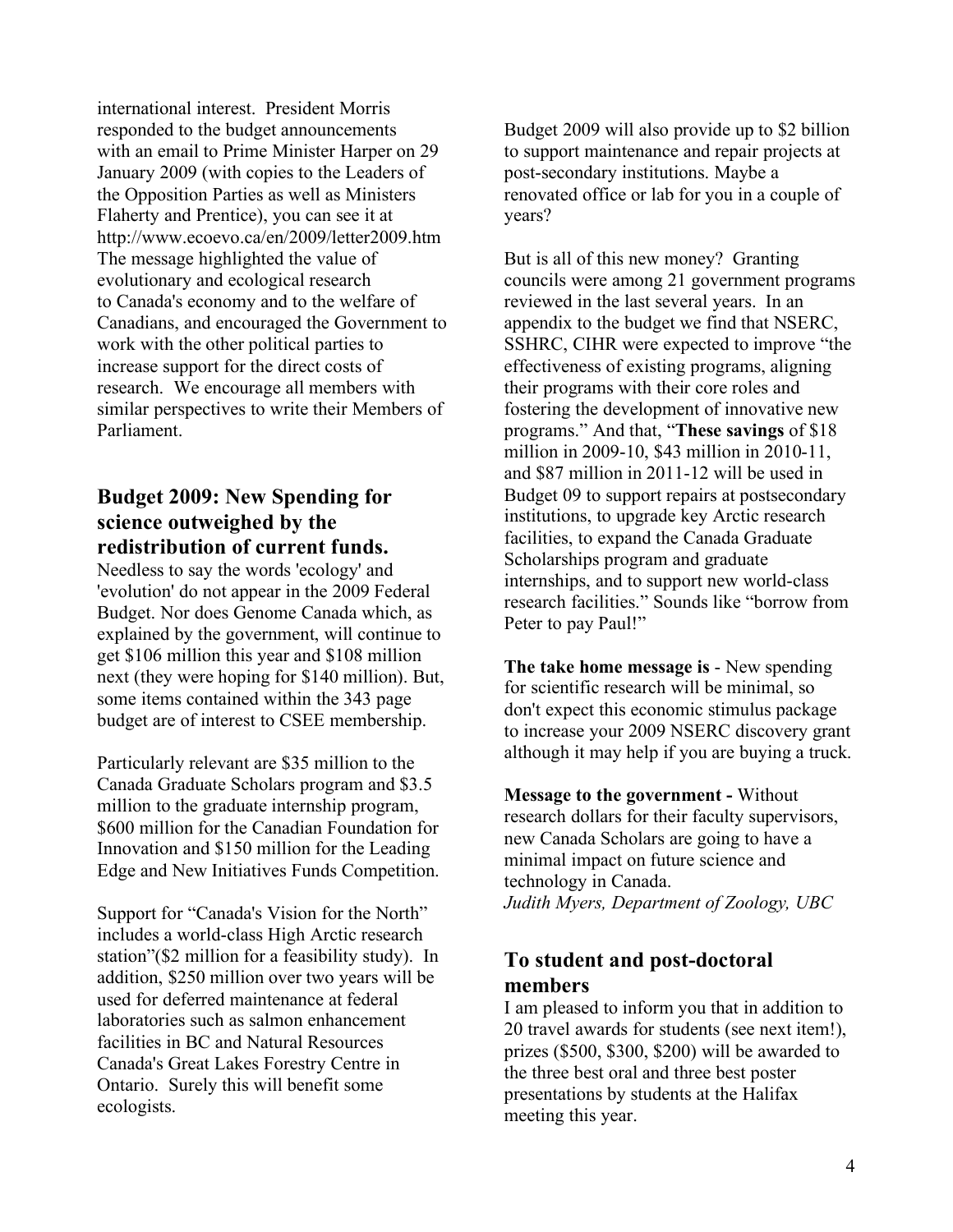A student workshop during the meeting is tentatively scheduled for May 15, at supper time. Food and beverages will be provided. Last year's workshop on academic jobs was a huge success with over 130 members participating. This year's discussions will be on non-academic jobs. A panel of several PhD biologists and research scientists will be invited to answer your questions.

During registration time, and up until the day of the meeting, you will find all relevant information on the student link of the CSEE website. This page will be updated by February and just before the meeting with student activities planned for the meeting.

I invite all post-doctoral members to contact me if they wish to set up an informationresource webpage for post-docs by post-docs. For example, you may want to create a "job searching/interview information page" or organize activities for post-doctoral fellows during conferences.

*Nathalie Brodeur,* Student / Post-doctoral council member

#### **Student Travel Awards to Halifax**

This year, the Society will offer 20 student travel awards worth \$500 each for student members to attend the annual meeting in Halifax. Winners are expected to present their research at the meetings via a poster or talk. The awards will be drawn at random from among all eligible students who email the Secretary by February 25, 2009 (To: Sally Otto otto@zoology.ubc.ca ; Subject: Travel award; Body: Please provide your address and whether you plan to present a poster or talk). Graduate students who are members of CSEE and not within 500km driving distance of Halifax are eligible to apply.

#### **Update on membership.**

For the third year in a row, the number of CSEE members increased, and now exceeds 600 for a total of 608 members in 2008. This ranks CSEE as one of the most important scientific societies in Canada and illustrates clearly how vigorous and healthy our Society is. Our membership includes a majority of students and postdocs (352 or 57.9%) as well as 253 (41.6%) regular members and three lifetime members. Nearly all of our members are associated with Canadian institutions (569). The remaining 39 are from various countries of Europe and the Americas. The map below illustrates the geographic distribution of our membership (in percent). Most regions are well represented and hopefully our next meeting in Halifax will increase our membership from the Maritimes and Newfoundland and who knows, reach the 700 members target in 2009! *Louis Bernatchez*



#### **CSEE 2009 Meeting in Halifax**

The third annual meeting of the CSEE will be held jointly with the Genetics Society of Canada at Dalhousie University from Thursday, May 14, until Sunday, May 17. In addition to plenary lectures by Brian Hall ("Eco-Devo: 150 Years After *On The Origin*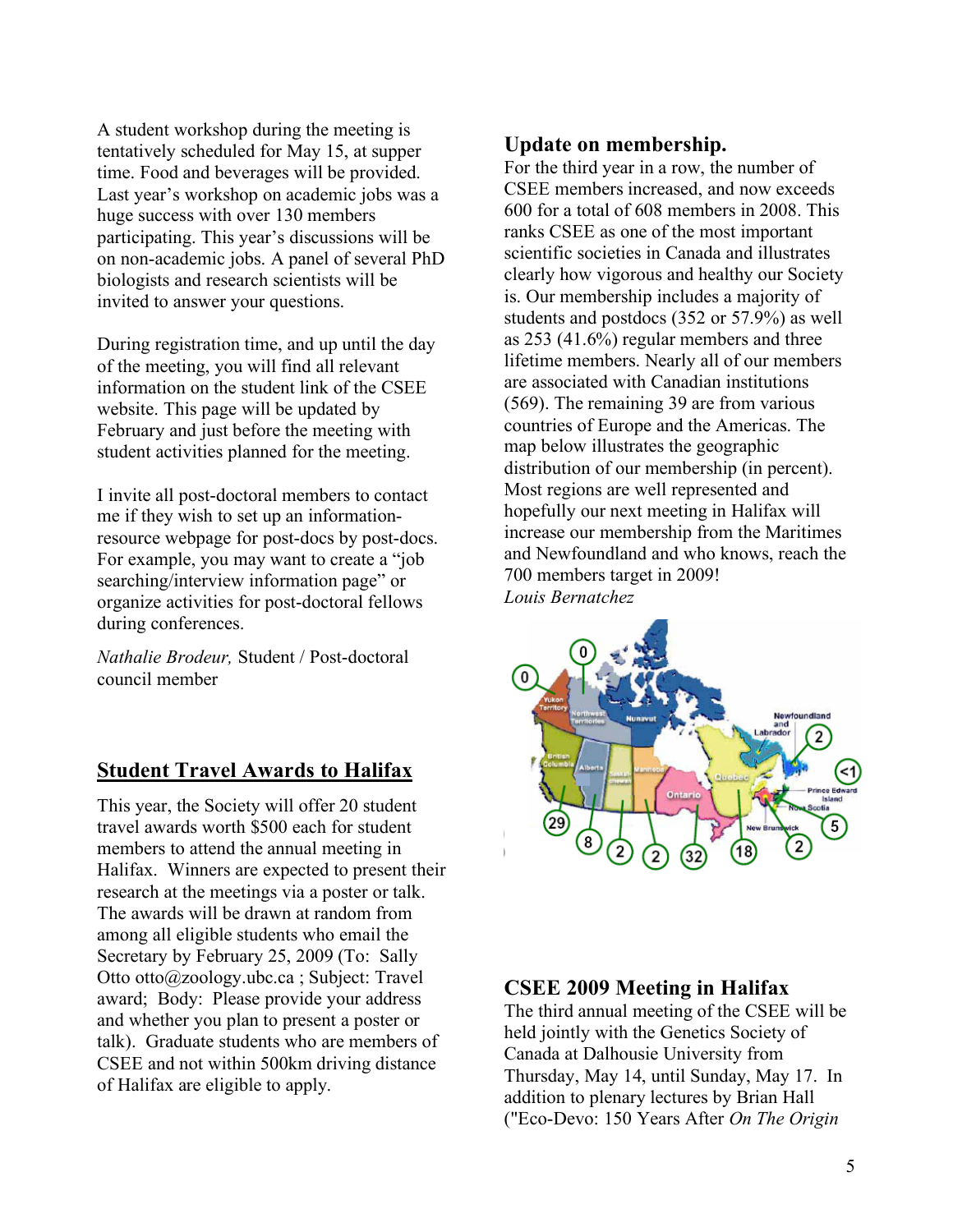*of Species*"; NSERC Gerhard Herzberg Canada Gold Medal Finalist) and by Charles Krebs, inaugural winner of the CSEE President's Award, the 2009 meeting will feature three Symposia.

The first of these, scheduled for Friday, is entitled, "Ecology and Evolution of Conservation Programmes" (organizers: Dylan Fraser and Jeff Hutchings). Speakers include Russell Lande (Imperial College), Nick Dulvy (Simon Fraser), Lenore Fahrig (Carleton), Bob Latta (Dalhousie), Fanie Pelletier (Sherbrooke), and Mark Vellend (UBC).

Two symposia are scheduled for the weekend. Confirmed speakers for "Plant Reproduction and Mating Systems" (organized by Mark Johnston) include Spencer Barrett (Toronto), Sara Good-Avila (Winnipeg), John Willis (Duke), Chris Eckert (Queen's), Mark Johnston (Dalhousie), Andrew Simons (Carleton), Daniel Schoen (McGill), Kathryn Hodgins (UBC) and Antonina Internicola (Lausanne/Calgary).

The second weekend symposium, organized by Joe Bielawski, is entitled, "The principles and practice of phylogenomic inference". Speakers include Stephane Aris-Brosou (Ottawa), Henner Brinkman (Montréal), Brian Golding (McMaster), Nicolas Lartillot (Montréal), Andrew Roger (Dalhousie), and Ed Susko (Dalhousie). Financial support for this symposium is from the Centre of Genomics and Evolutionary Biology (Tula Foundation).

The SWEEET (Symposium for Women Entering Ecology and Evolution Today) symposium will be held all day Thursday, 14 May. It is organized by Bronwyn Rayfield, a doctoral candidate at University of Toronto. Talks will begin on May 15.

Among other social events, an evening dinner/reception is planned for Pier 21, Canada's Immigrant Museum that pays tribute to the 1.5 million immigrants, war brides, displaced people, evacuee children and Canadian military personnel who passed through Pier 21, in the Port of Halifax, between 1928 and 1971.

#### *Jeff Hutchings for the Local Organizing Committee*

# **News from the CSEE Communication committee**

The CSEE communications committee is composed of Andrew Hendry (chair), Mark Forbes, and Nathalie Brodeur. Over the past six months, we have worked to improve the visibility of Canadian research in ecology and evolution research and of the CSEE in particular. Here is a short summary of our main activities.

- 1. A list of media experts in ecology and evolution was posted on our website http://www.ecoevo.ca/en/media.htm This list will provide a resource for reporters seeking local expert opinions in ecology and evolution. It is currently in a simple PDF format and we welcome society members with web expertise who might be willing to make this list more user-friendly and directly updatable by the experts.
- 2. A CSEE promotional flyer was produced by Derek Tan in consultation with Sally Otto and Doug Morris. It provides basic information about our society and its upcoming meetings. Contact Sally if you would like some of these flyers for distribution.
- 3. We have improved and updated our list of local CSEE representatives at universities. These individuals provide information about CSEE activities within their institution. We have also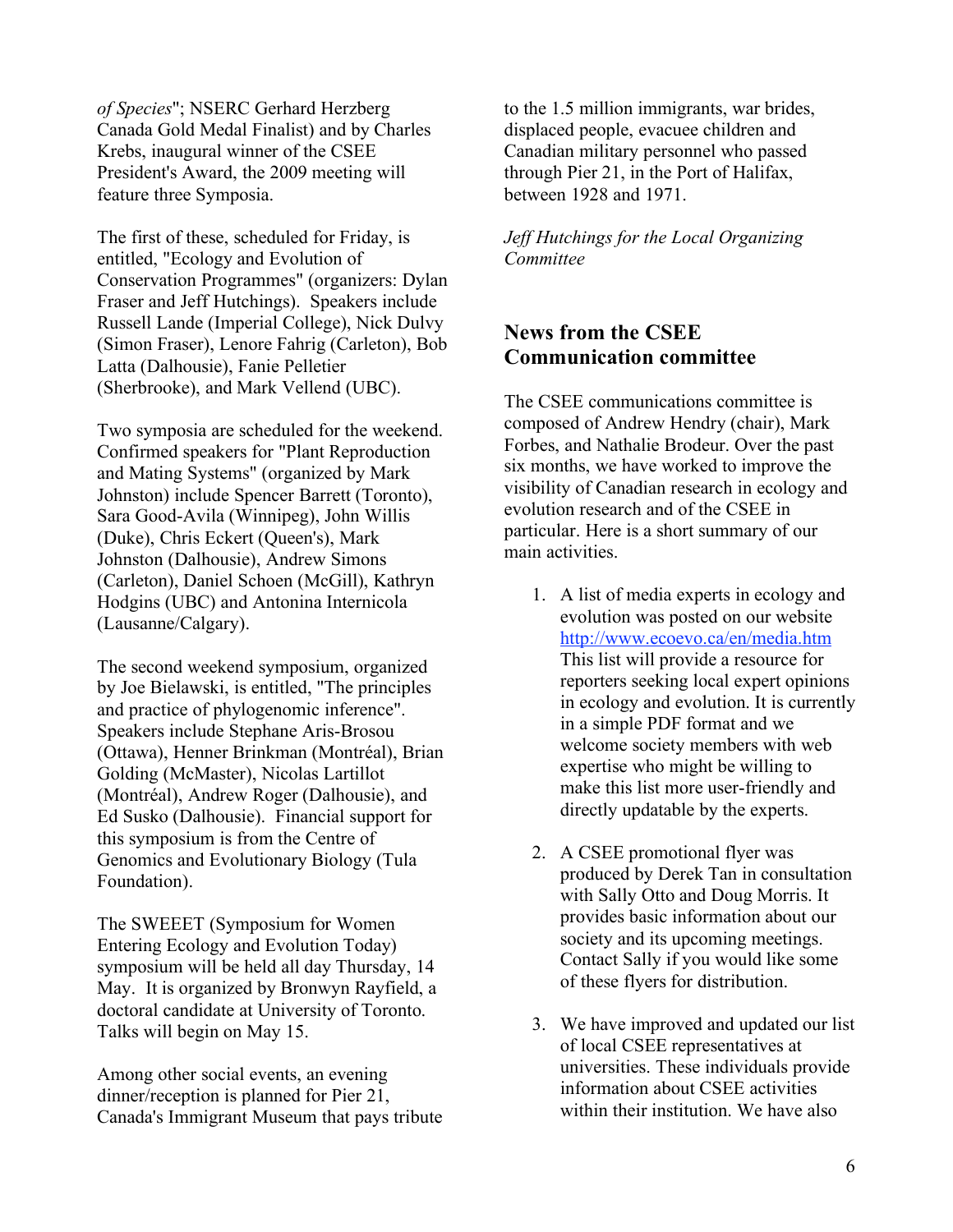worked to include non-university organizations, such as Fisheries and Oceans, Environment Canada, Canadian Forest Service, Canadian Wildlife Service, and a variety of provincial organizations.

4. We produced several ecology and evolution vignettes and posted them on the CSEE website http://www.ecoevo.ca/en/vignettes.htm These vignettes show how basic research conducted with Discovery Grant funds has made important contributions to Canada and the well being of Canadians. Vignettes of this sort were specifically requested by NSERC in their ongoing efforts to convince Government to solidify and enhance Discovery Grant funding. We welcome additional vignettes from CSEE members. These should be sent to andrew.hendry@mcgill.ca.

## **CSEE and the Canadian Council on Animal Care**

Members of the CSEE that work with animals have often been frustrated by the increasing level of bureaucracy required to obtain Animal Care Certificates. This document is essential for any research on Ecology or Evolution involving animals in Canada: you cannot use NSERC funds without it, and most journals will not publish your research unless you have been authorized to conduct it by your local Animal Care Committee. Our Society strongly supports the highest standards of ethics in animal research and many members are actively involved in institutional ACCs. Many of us, however, have faced apparently unreasonable requests that delayed, prevented, or substantially increased the costs of research, with no improvement for animal care. These situations are particularly common when

dealing with wildlife, and those of us whose research seeks to improve the conservation and management of species and ecosystems find them particularly incongrous. Typically, local ACCs lack appropriate expertise or are unaware of the CCAC Guidelines on the care and use of wildlife, and tend to apply lab-rat rules to wild animals. Because of an apparent increase in the number of CSEE members whose research is increasingly limited by animal-care concerns, Council has taken two steps. First, we asked for representation on the CCAC council and our request is currently being considered. Second, during our fall meeting with the President of NSERC we made Mme Fortier aware of our concern, as NSERC is a major funder of the CCAC. If we will have a representative on the CCAC Council, that person will likely contact you with a request for suggestions to improve the animal-care evaluation process. Meanwhile, it is important that local ACCs be made aware of the Wildlife Guidelines (available at www.ccac.ca/en/CCAC\_Programs/Guidelines \_Policies/GDLINES/Guidelis.htm).

*Marco Festa-Bianchet*

# **New CSEE Outreach Committee looking for support from members**

Educating the Canadian public about ecology and evolution is a priority for the CSEE, because the future of our natural resources and ecosystems depends on informed policy decisions. For these reasons one of the purposes listed in our Constitution is "*to raise public awareness of the importance of ecology and evolution to Canadian society*". At our last meeting on November 20, 2008, Council formally recognized an Outreach Committee to uphold this mandate of raising public awareness. The Committee will advertise outreach activities already in progress by our members and embark upon new outreach efforts. It will be chaired by a CSEE Council member, who will identify four members of CSEE to serve on the Committee, seeking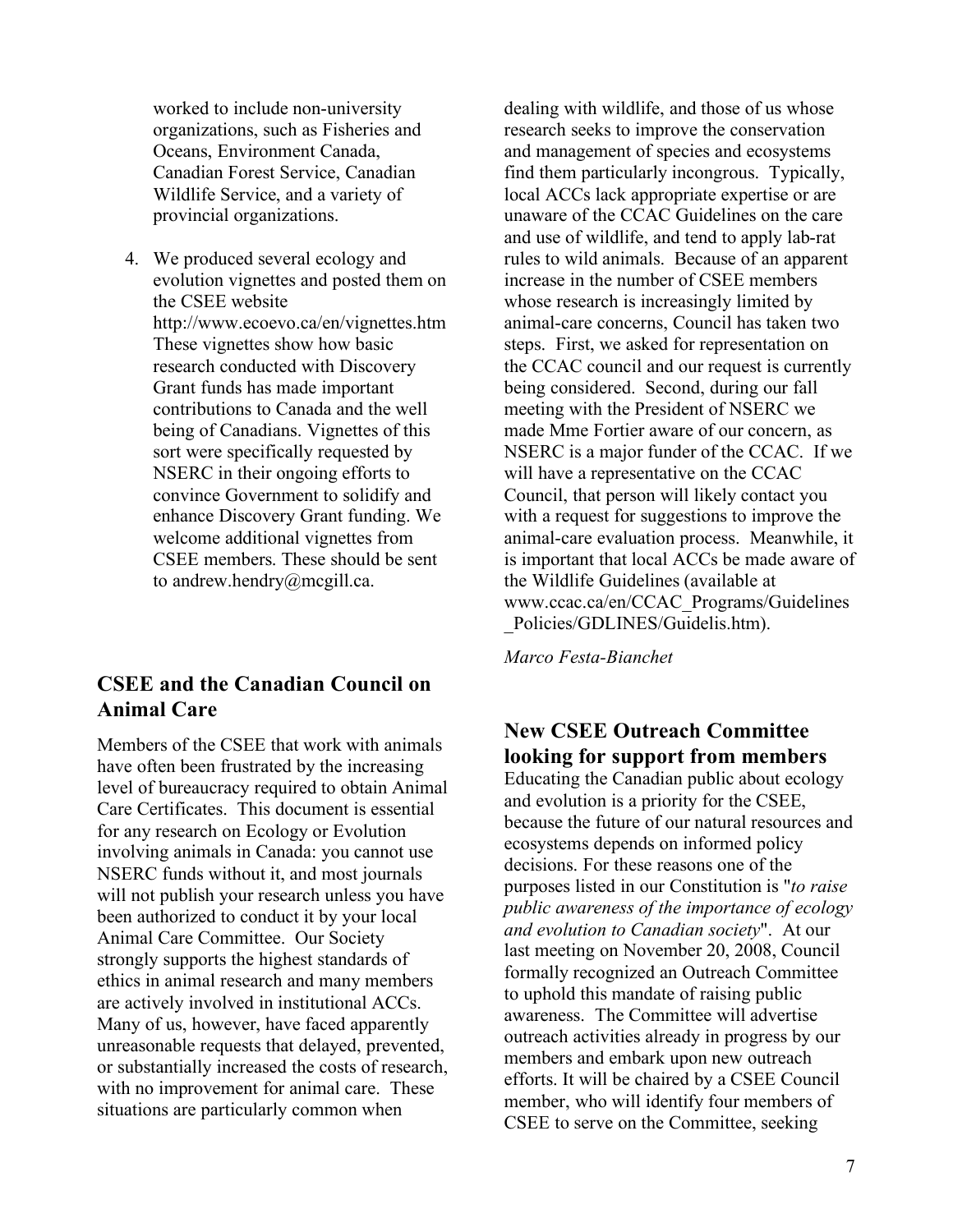approval of these nominations from the Executive. The committee is currently chaired by Sean Rogers (University of Calgary) and includes Crispin Jordan (UBC), Fanie Pelletier (Sherbrooke), and Rowan Barrett (UBC). We are currently looking for an additional member, preferably from Eastern Canada (if you are interested, email Sean Rogers srogers@ucalgary.ca).

We wish to highlight the public outreach efforts of CSEE members. If you are currently involved with a project that facilitates awareness about ecology and evolution in your community, we would like to know about it so that we can provide publicity for your work. Please email rbarrett@zoology.ubc.ca with a brief description of your project. If you have a website, please also provide its address so that we can link it to the CSEE outreach page at http://www.ecoevo.ca/en/outreach.htm Check the website often for news and initiatives from what will hopefully become an integral part of the activities of the CSEE.

# **Funding regional student conferences**

The CSEE has received requests for financial support to assist student-run conferences. The CSEE Council would like to announce that our Society will make funds available to support regional conferences and meetings of at least 100 participants. To request support from the CSEE, you should write the CSEE Executive with a brief description of how the meeting falls within the mandate of the CSEE, why you need financial assistance, and how you will spend any money received. Approval requires that the meeting organizers hold a membership drive for our Society, announce upcoming CSEE meetings and events at the conference, provide a brief meeting report for the bulletin, and submit a financial report detailing how the funds were spent. The first recipient of this support is the *Pacific Ecology and Evolution Conference* (PEEC) being held

at the Bamfield Marine Science Centre from February 20-22, 2009 (deadline for registration is January 23, 2009). The PEEC will receive \$400 support from the CSEE.

## **Genetics Society of Canada joins CSEE for the 2009 Meeting**

2009 is the year to celebrate several important anniversaries in evolutionary biology. 2009 also marks a milestone for our Society, as we host our first joint meeting, with the Genetics Society of Canada, GSC. The joint meeting presents a wonderful opportunity for us to gain new insights into ecology and evolution, to share research interests, and to expand networks with new colleagues. We are delighted that the GSC is joining us in 2009, and we look forward to similar joint meetings with other societies in future years.

# **CSEE to participate in Evolution 2012 and INTECOL 2013**

Your Executive Council is developing plans for the CSEE to participate in two major international scientific events. The first is Evolution 2012 hosted by the University of Ottawa. We are evaluating options to integrate our meeting with this major international congress. We will resume our normal independent spring meeting in 2013. We are also working with the British Ecological Society to help celebrate their  $100<sup>th</sup>$ anniversary when they host the INTECOL Congress in London during August of 2013. Possibilities include a "CSEE symposium". Future newsbulletins will provide updates on these important initiatives.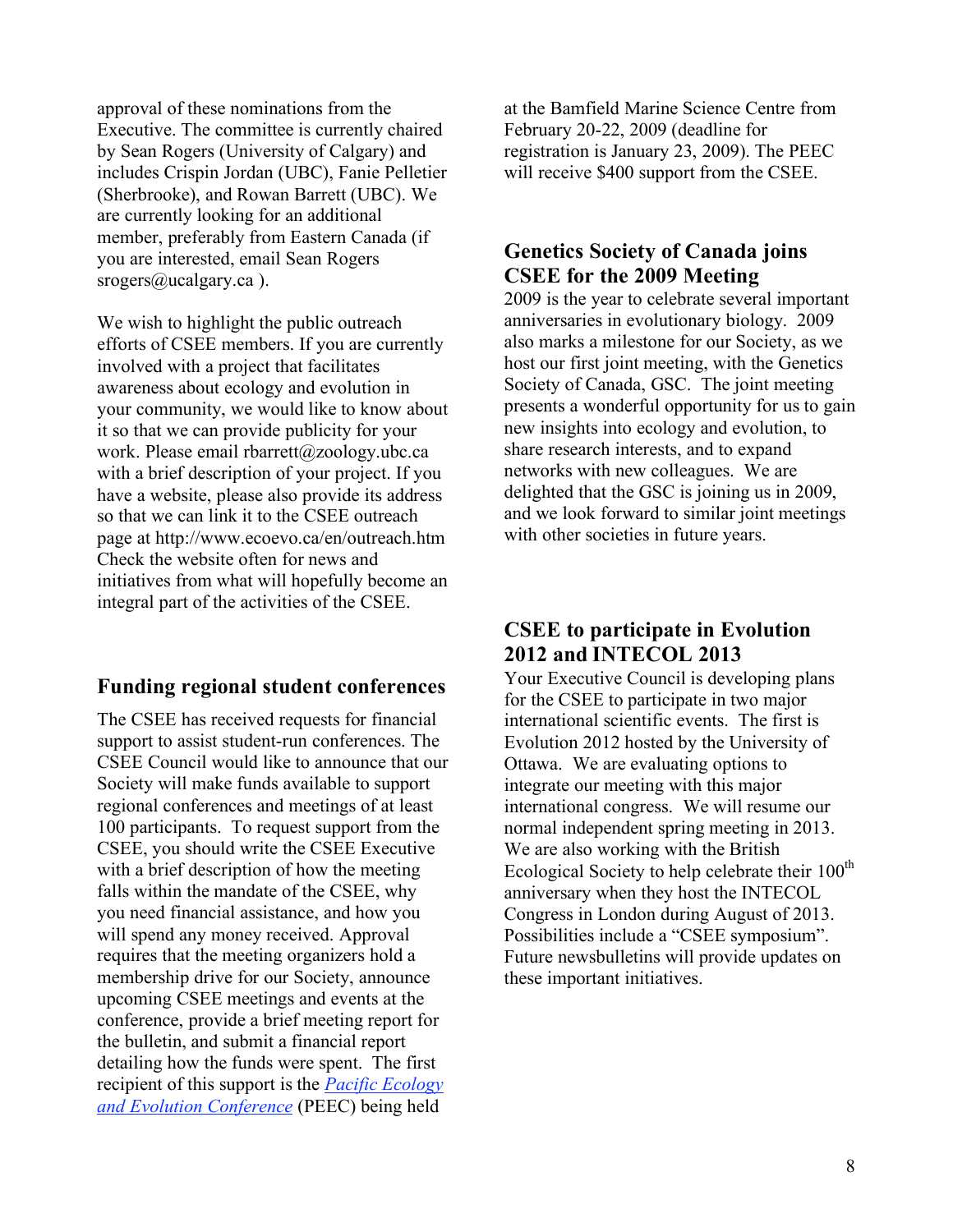# **CIEE/ICEE Operations Begin**

Ecologists and evolutionary biologist across Canada now have a new resource to advance basic research, improve training at the graduate and postdoctoral levels, and provide unbiased scientific information to decision makers. The **Canadian Institute for Ecology and Evolution/Institut canadien d'écologie et d'évolution** (CIEE/ICEE) has begun operations at the Koffler Scientific Reserve at Jokers Hill (KSR).

In November the inaugural CIEE/ICEE thematic program was convened by Dr. Arne Mooers (Simon Fraser University). This workshop brought together academics from McGill, Memorial, UT-Scarborough, UBC, Wyoming and Victoria to prepare for the legislated five-year review of Canada's Species at Risk Act (SARA). Aided by input from invited legal scholars, economists and scientists from provincial ministries, the team of biologists spent three days analyzing the ways science has been used during the species listing and recovery processes. A number of publications will emerge from this interchange, and a summary of the findings will be transmitted to appropriate offices within the federal government.

The decision to form the CIEE/ICEE was made during the 2007 CSEE meeting. Last May, after a competition open to all Canadian universities, the society's Governing Council selected a proposal from the University of Toronto to organize and house the Institute at KSR. As the Institute's first director, with help and advice from the Scientific Advisory Council (SAC; see table), I have begun the process of building an organization that will advance our field of study. When fully implemented, the CIEE/ICEE will operate as a corporation owned by a consortium of universities and governed by a Board of Directors that includes representatives from the CSEE and member institutions, internationally recognized scholars, and prominent public figures.

The SARA workshop is just one type of activity the CIEE/ICEE will foster. As funding is secured, the Institute will sponsor *Thematic Programs* in basic ecological and evolutionary science to extract added information and novel insights from existing data, or to advance theory (similar to the working groups hosted by NCEAS and NESCENT). *Synergy Workshops* will address questions that span traditional disciplinary boundaries. CIEE/ICEE will also improve training through *Graduate Mini-Courses* and an innovative *Multi-Disciplinary Postdoctoral Fellowship* program. To support these activities, a *Data Archive* will be compiled, including a meta-database of data sets compiled by ecologists and evolutionary biologists across Canada.

In October, the SAC and I submitted a \$1.9M grant proposal to the NSERC Major Resources Support program to fund the CIEE/ICEE's first five years of operation. A decision is due in the next few months. Additional funds are coming from the University of Toronto. When operational, dues from member universities will help fund Institute activities.

The first of our workshops was held at KSR, in the Jokers Hill estate house--also the location of the CIEE/ICEE central offices. Located 50km north of Toronto, in one of Ontario's finest remaining hardwood forests, the KSR surroundings proved conducive for a very productive workshop. At full operation, CIEE/ICEE programs will be held throughout Canada; Université du Québec à Montréal and the Bamfield Marine Sciences Centre have already agreed to host future activities.

Later this year, CIEE/ICEE will start the effort to recruit member universities. When the call comes, support from individual CSEE members will be essential to secure the support of their university administrators. Efforts by you and colleagues at your institution will assure success for this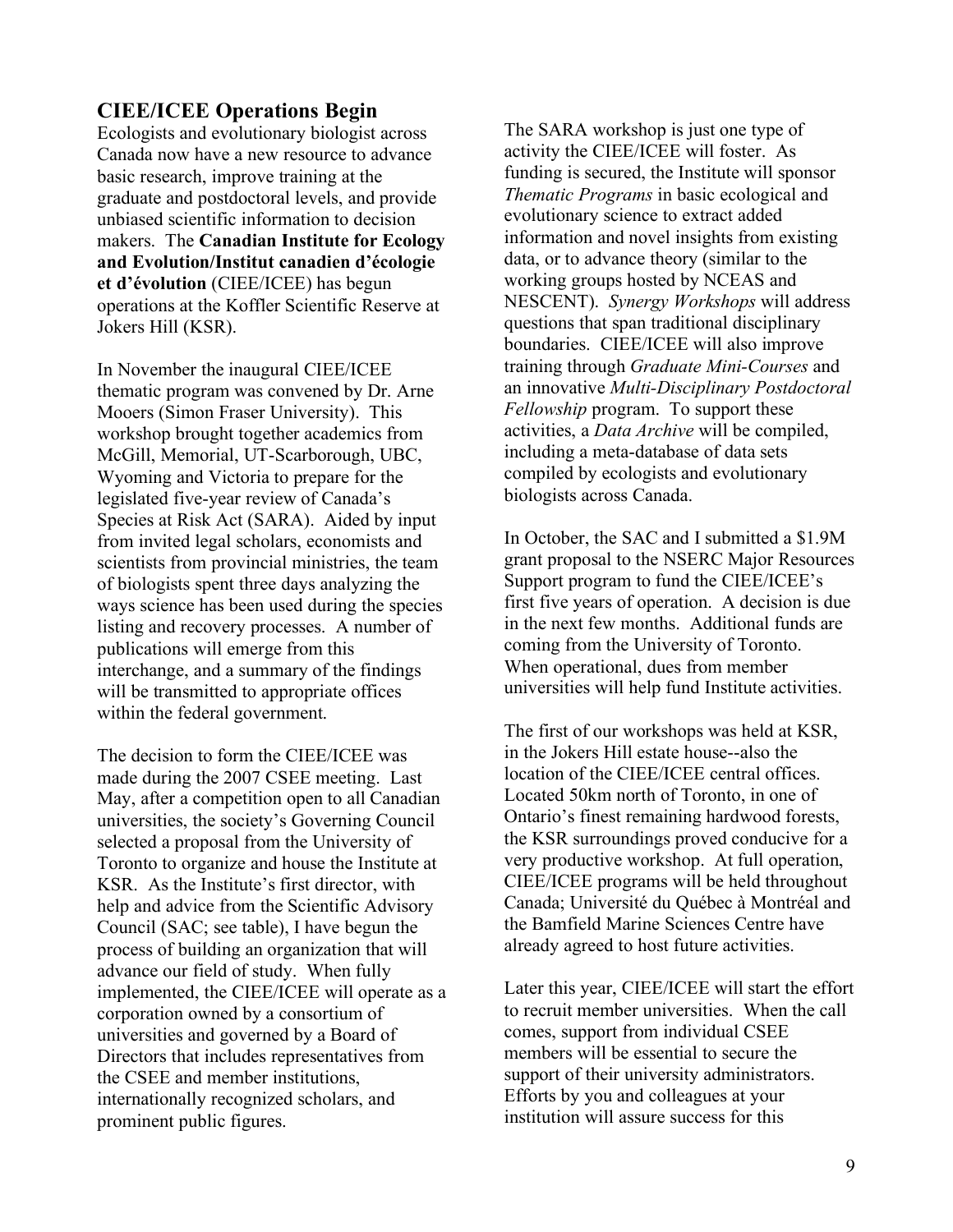important new resource for Ecology and Evolutionary Biology.

| The CIEE/ICEE Scientific Advisory |                        |  |
|-----------------------------------|------------------------|--|
| Council                           |                        |  |
| <b>Bradley Anholt</b>             | University of Victoria |  |
| Graham Bell                       | McGill University      |  |
| Adam                              | Queen's University     |  |
| Chippendale                       |                        |  |
| Mark Forbes                       | Carleton University    |  |
| Andrew Hendry                     | McGill University      |  |
| Jeff Hutchings                    | Dalhousie University   |  |
| Mark Lewis                        | University of Alberta  |  |
| Sarah Otto                        | University of British  |  |
|                                   | Columbia               |  |
| <b>Richard Palmer</b>             | University of Alberta  |  |
| Denis Réale                       | Université du Québec à |  |
|                                   | Montréal               |  |

*Arthur E. Weis*

#### **DARWIN WEEK – CARLETON UNIVERSITY**

Carleton University in Ottawa will celebrate the bicentennial of Charles Darwin's birth and sesquicentennial of publication of the *Origin of Species* with a series of public lectures. Each lecture will focus on a different aspect of Darwin's contributions to modern thought: from philosophy, to religion, to physical geography, to ecology, to human evolution. All talks will be open to and accessible by the public. We will also host the Discovery Lecture, providing a primer on modern evolutionary biology. All talks will begin at 8:00 pm in the 444-seat Kailish Mital Theatre on Carleton University's campus. Details of the talks, maps, and parking information are available at www.carleton.ca/darwinweek.

| Monday<br>Tuesday         | 9 February<br>10 February | Dan Dennett<br>M. Summerfield |
|---------------------------|---------------------------|-------------------------------|
| Wednesday                 | 11 February               | D. Livingstone                |
| Thursday                  | 12 February               | <b>Charley Krebs</b>          |
| Friday                    | 13 February               | Patty Gowaty                  |
| Friday<br>and Peter Grant | 17 April                  | <b>Rosemary Grant</b>         |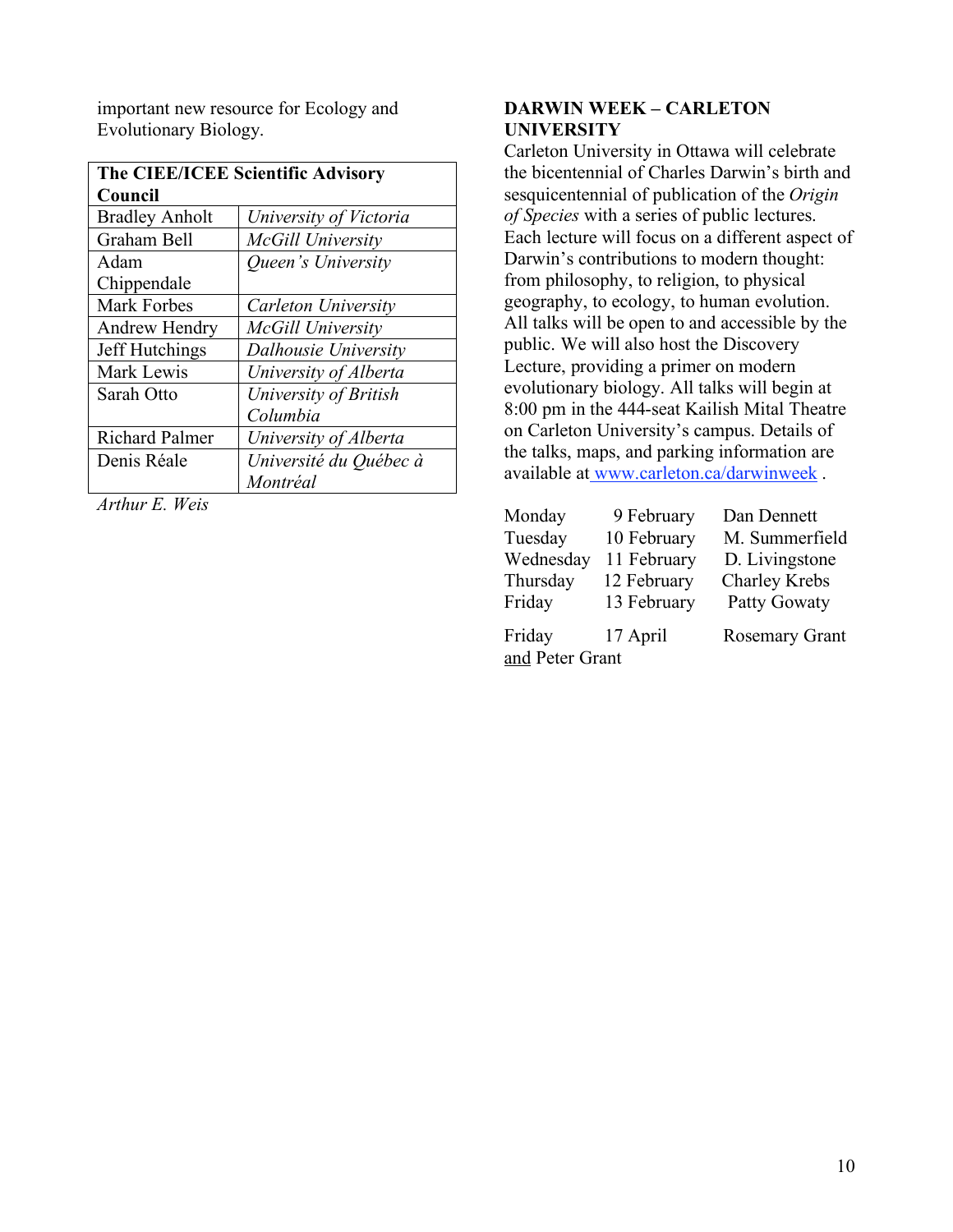#### **ELECTIONS FOR CSEE COUNCIL**

Elections will be held in March to fill the following positions on the CSEE Council:

1) Vice President (2010-2011) to become President (2012-2013)

2) Treasurer (2010-2013)

3) Three Regular Council Members (2010-2014)

4) One Student/Post-doctoral Council Member (2010-2011)

All positions run for the calendar years mentioned and will begin January 1, 2010. The slate of candidates was developed by the Nominating Committee, following a general call for nominations in the last Bulletin #4. Biographies of all candidates are now available at http://www.ecoevo.ca/en/elections.htm

Elections will be held electronically this year. In March, you will receive an email with a link that can be used once (and only once) to vote for your preferred candidates. Instructions will also be made available on the CSEE website (http://www.ecoevo.ca). We encourage all society members to vote. Results of the election will be announced at the General Business Meeting at the Halifax meetings and posted on the CSEE website.

#### **EDITOR'S NOTES**

This Newsletter is a vehicle to disseminate news and information to members of the CSEE. I thank all those that contributed to this issue and Mélissa Lieutenant-Gosselin for translations.

I invite all members to provide either short articles, announcements or ideas for what should be in the Bulletin. We are particularly interested in conference announcements and other newsy items. Submissions in either languages are welcomed.

*Marco Festa-Bianchet* m.festa@Usherbrooke.ca

#### **COUNCIL**

Graham Bell (McGill University, Past President/Président Sortant)

Douglas Morris(Lakehead University, President/Président)

Spencer Barrett (University of Toronto, Vice-President/Vice-Président)

Sarah Otto (University of British Columbia, Secretary/Secrétaire)

Louis Bernatchez (Université Laval, Treasurer/Trésorier)

Beatrix Beisner (Université du Québec à Montréal; Council member 2006 – 2009/ Membre du Conseil)

Marco Festa-Bianchet (Université de Sherbrooke; Council member 2006 – 2009/ Membre du Conseil)

Mark Forbes (Carleton University; Council member 2006 – 2009/ Membre du Conseil)

Andrew Hendry (McGill University; Council member 2008 – 2011/ Membre du Conseil)

Kathy Martin (University of British Columbia; Council member 2008 – 2011/ Membre du Conseil)

Sean Rogers(University of Calgary; Council member 2008 – 2011/ Membre du Conseil)

Nathalie Brodeur (Université Laval; Student/Post-doc Council member 2008-2009/ Membre aux études/postdoc du conseil)